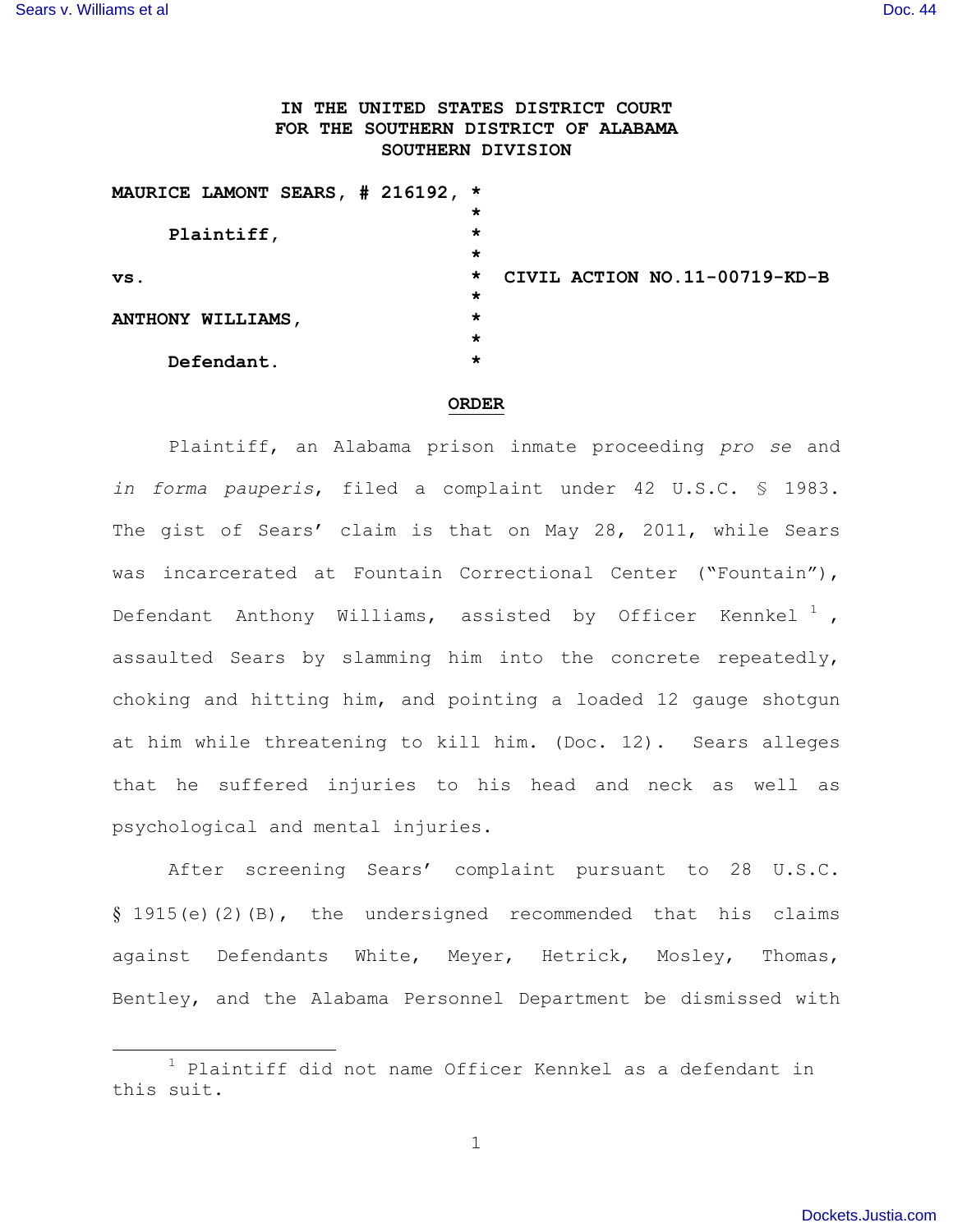prejudice pursuant to 28 U.S.C.  $\frac{1915(e)}{20}$  (2)(B)(i) and (ii), and that his claim against Defendant Anthony Williams proceed. (Doc. 18). The report and recommendation was adopted as the order of the Court on February 25, 2013. (Docs. 24, 25).

Subsequent thereto, the Court took steps to serve Defendant Williams. (Docs. 31, 32, 33). When attempts to serve Williams by mail failed, the Court directed the Marshal's Office to personally serve Williams. (Doc. 37). On November 25, 2013, the Marshal's Office notified the Court that the summons and complaint had been left with Adrian Williams, who identified himself as Defendant's brother who was living with Defendant at Defendant's address. (Doc. 39). On February 3, 2014, Defendant Williams executed and filed with the Court a Waiver of Service form. (Doc. 40). Notwithstanding, Williams has not filed an answer nor otherwise responded to Sears' complaint. Currently pending before the Court is Sears' Declaration for Entry of Default. (Doc. 43). Sears seeks the entry of a default because Williams has failed to respond to his complaint. (Id.).

The undersigned observes, as a preliminary matter, that this civil action is subject to the Prison Litigation Reform Act of 1995 ("PLRA"). Unlike typical civil cases, under the PLRA, "defendants do not have to respond to a complaint covered by the PLRA until required to do so by the court, and waiving the right to reply does not constitute an admission of the allegations in

2